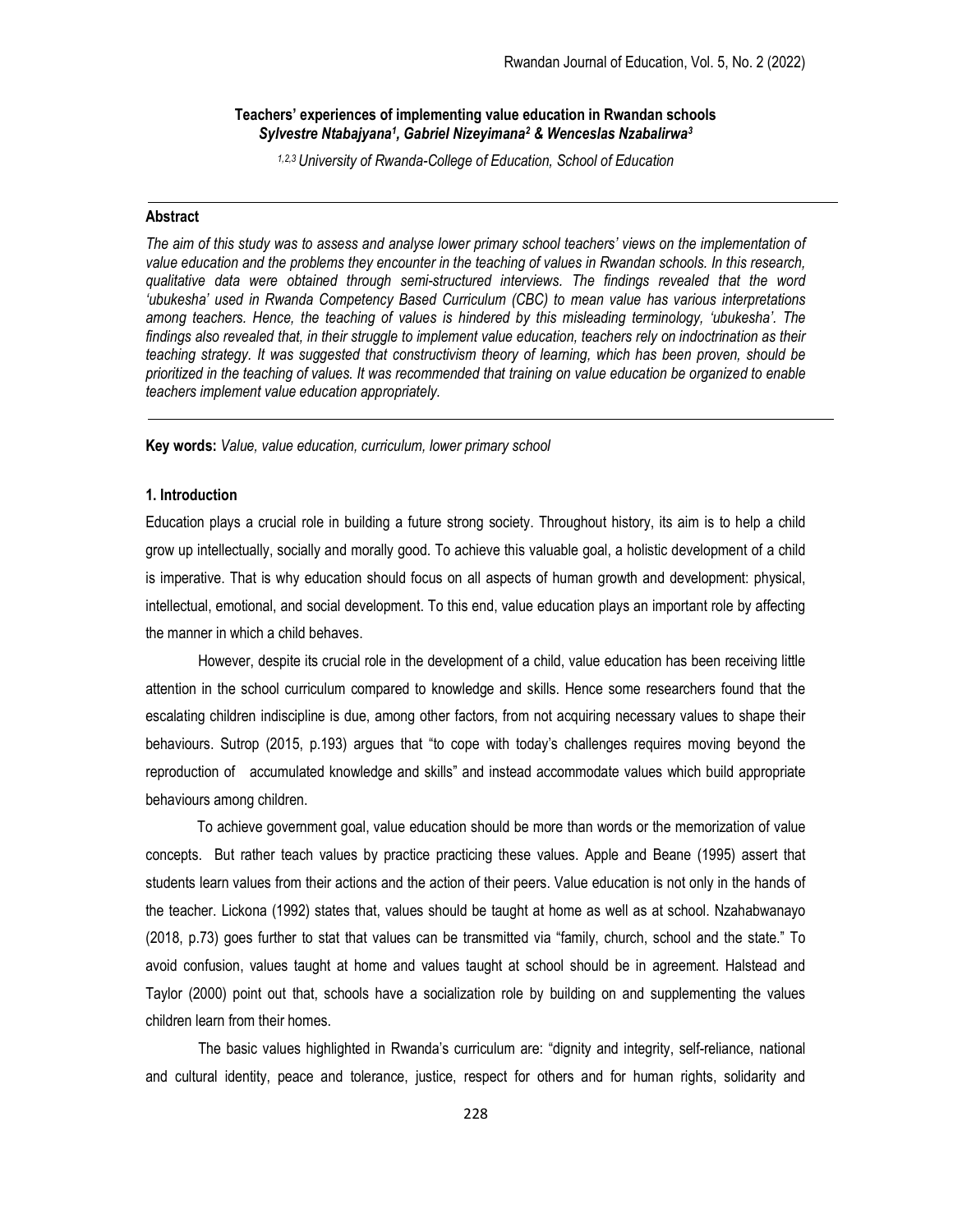democracy, patriotism, hard work, commitment and resilience" (MINEDUC/REB, 2015). According to Rwanda competency-based curriculum, values education as a crosscutting issue must be embedded and integrated into all subjects across the curricula (MINEDUC/REB, 2015).

# 2. Literature review

### 2.1 What is a value?

For Berkowitz (1996) and Oser (1996), values are stated via subjective judgment and via behaviour. Plunkett (1990), value means relatively established choices or preferences about how to be or to behave. Thus, the term value is regarded as desirable acts or conditions that are general guides to behaviour. In fact, each individual's ideas and actions are controlled by their values. Hence, a value or a group of values influence people's choices and decisions.

Some values are context bound (core values to a group of people) while others are universal (core values to all people). Schwartz (2000) lists patience, honesty and compassion among core values to be taught to children. The core values are basic values because various individuals regard them the same in terms of their importance, and find them to be instilled in young people. Nzahabwanayo (2016, p.40) argues that "there are values that can be established as meaningful to all humankind, irrespective of individual, social and cultural circumstances."

 Even if researchers do not concur on the common list of universal values, Arweck and Nesbitt (2004) support the following list of values: respect, peace, honesty, love, tolerance, humility, freedom, cooperation, simplicity, responsibility, happiness and unity. Therefore, "it is important for a society to transmit its core values to younger generations" (Nzahabwanayo, 2016, p.40).

The Law N° 010/2021 of 16/02/2021 determining the organization of education published in Rwanda Official gazette No Special of 18 February 2021 gives the basic co-values which are to be emphasized in Rwanda education. These are patriotism, peace, tolerance, justice, and respect for human rights, solidarity, democracy, and environmental protection. These values are to be emphasized to bring cohesion in Rwandan post genocide society.

Silay (2013) is of the view that values can be learned and taught. Values are also a target of influence. Naidoo (2013) concludes that values can be influenced by various factors such as, the media, friends, family members etc. Lickona (1992) quoted in Cohen (1995) believes that it is good to help the learners know the meaning and sense of the values but also help them to be responsible for their actions acted against values.

## 2.2 Need for value education

The term value education is related to other terms which are sometimes used interchangeably. Some of them are education in virtues (Carr & Steutel, 1999), character education (Lickona, 1991), and the development of attitudes and personal qualities (Halstead & Taylor, 2000). Veugelers (2000) provides other terms which are used in relation with values education such as 'moral education', 'character education', 'personal and social education', 'civic education' 'citizenship education', 'religious education', 'democratic education', among others.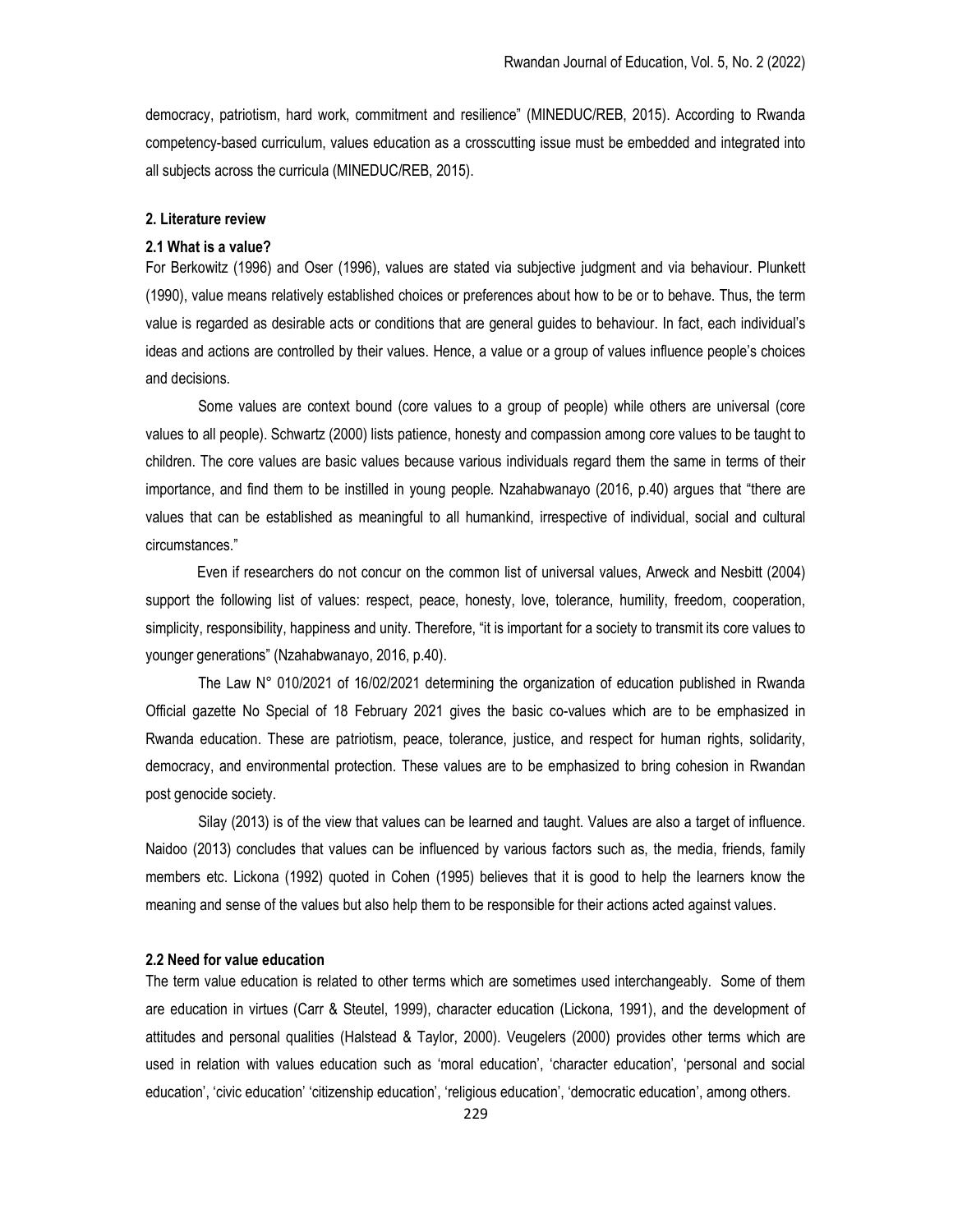Smith and Montgomery (1997) assert that the teaching of values and education are inseparable. They further explain that education at home and education at school are always continuous. When value education is not emphasized at school, learners may not give respect to one another, to teachers or to property. According to Hill (2004), value education is to help the learner know the good choice and then practice it in daily life. Hence, value education is about helping children improve or change behaviour—from negative behaviour to positive behaviour. Arweck and Nesbitt (2004) argue that value education is like a reminder to young people in reflecting about values in their lives, applying them to improve their relationships and respect of properties.

Doyle (1997) asserts that a school cannot operate without values. Indeed, the educational mandate of schools includes the transfer of values (Kopp, et al., 2017). Hence, besides knowledge and skills in various subjects, schools should give a valuable time on the teaching of values embedded in the subjects. Value education is vital as a way of cementing good relationship among children and curbing or preventing cases of inappropriate behaviours that may occur among children. UNESCO affirms that education should be based on four pillars: learning to live together; learning to be; learning to know and learning to do (Delors, et al. 1996). All these pillars should be implemented equally to ensure holistic learning of the child that will fully help him/her to cope with challenging life.

Schuitema, et al. (2003) point out that value education is essential to the development and welfare of the student in helping him/her to contribute to the quality of society. In fact, the aim of value education is to enable the individual towards achieving personal fulfilment for success in their life and work (Kumar, 2017). He argues that value education enables students to develop healthy interpersonal relationships at school, at home, and in society which are required for better adjustment. In the context of Rwanda, Nzahabwanayo (2018) stresses that value education is very crucial in post-genocide Rwanda to achieve 'social cohesion and peace building'.

# 2.3 Value education in Rwanda Competency Based Curriculum (CBC)

Value education can be a subject standing alone, or a cross cutting issue embedded in other subjects such as geography, history, etc. CBC embedded value education as crosscutting issues to be delivered in all subjects (REB/MINEDUC, 2015). When preparing a lesson, the teacher has to identify which values to be promoted during the teaching and learning process.

The process of teaching values can be done via methods, attitudes, and content. Methods are based on an interactive and learner-centered approach to classroom instruction. The attitudes teachers employ in their teaching and in their everyday actions play an important role in helping learners learn those same positive attitudes and values. There are certain subject areas where it is possible to actually integrate content into the lesson that focuses on ideas related to peace and peace building. In a lesson focusing on international conflict, you help the learners to develop ideas about the root causes of conflict and how to prevent them (REB/Aegis Trust, 2018).

Values are absorbed not only in the classroom but also in the canteen, school corridors, toilets, and on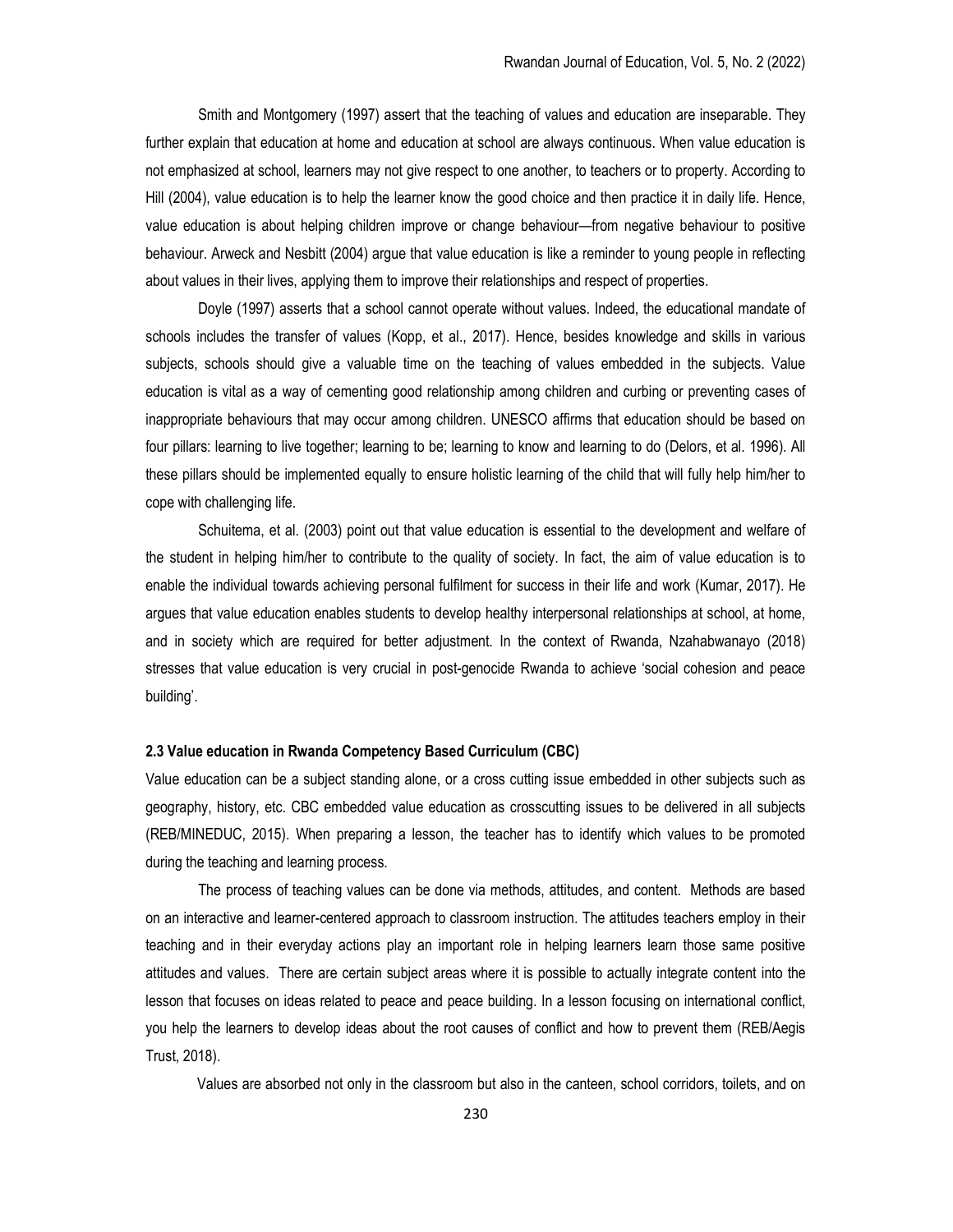the bulletin board, among others. Likewise, Cengiz and Duran (2017) conclude that values education should be given in daily communication and activities. Values should be shared and discussed but not imposed (Reddy, Thankachan & Shailaja, 2013). Supporting this point, Veugelers, (2000) noted that students have to make up their minds about the values their teachers stimulate. To this end, in value education, constructivism teaching and learning approach should be adopted. Ferreira and Schulze (2014) sum up what scholars think of constructivism as follows:

- Learning, including the learning of values, is an active process.
- Knowledge and insight (e.g. knowledge of values) is constructed and not inborn or passively absorbed.
- Knowledge is formulated, rather than discovered.
- Although knowledge is individual and particular, it is also socially constructed.
- Learning is essentially a process of trying to understand the world.

 For Önder and Kanak (2017), children should be allowed to talk about, discuss and respond to values. Moreover, Court and Rosental (2007) argue that teaching and value education are inseparable since the methods the teacher uses should be interweaved with values.

# 3. Methodology

This research used a qualitative phenomenological approach to investigate teachers' views and experiences while implementing value education in Rwandan schools. The findings of this research are not for generalization as Maxwell (2013, p. 136) states that, "qualitative researchers usually study a single setting or a small number of individuals or sites using theoretical or purposeful rather than probability sampling, and rarely make explicit claims about the generalizability of their accounts." From this perspective, this research selected fourteen lower primary school teachers who were purposively selected with regard to their experience in teaching. However, Farber (2006) argues that qualitative research allows the researcher to get rich, deeper information from the natural setting in order to better understand the phenomenon being studied, and a phenomenological approach is used to describe and interpret an experience as perceived by the people who have participated in it (Ary et al., 2007). The main purpose of this study is to assess and analyze teachers' views on the implementation of value education and the challenges they encounter in the teaching of values across the curricula.

In this study, interviews and classroom observations were employed to find out how teachers incorporate values in the learning and teaching process. Data were collected through semi-structured interviews. The researchers developed the interview guide that consisted of six open-ended questions. Interviews were conducted face to face and through telephone in respect of COVID-19 pandemic procedures. The data obtained from observations and interviews were analysed via qualitative approach. Raw data was transcribed verbatim and the data were coded and grouped into small units to generate themes. Codes are developed via the words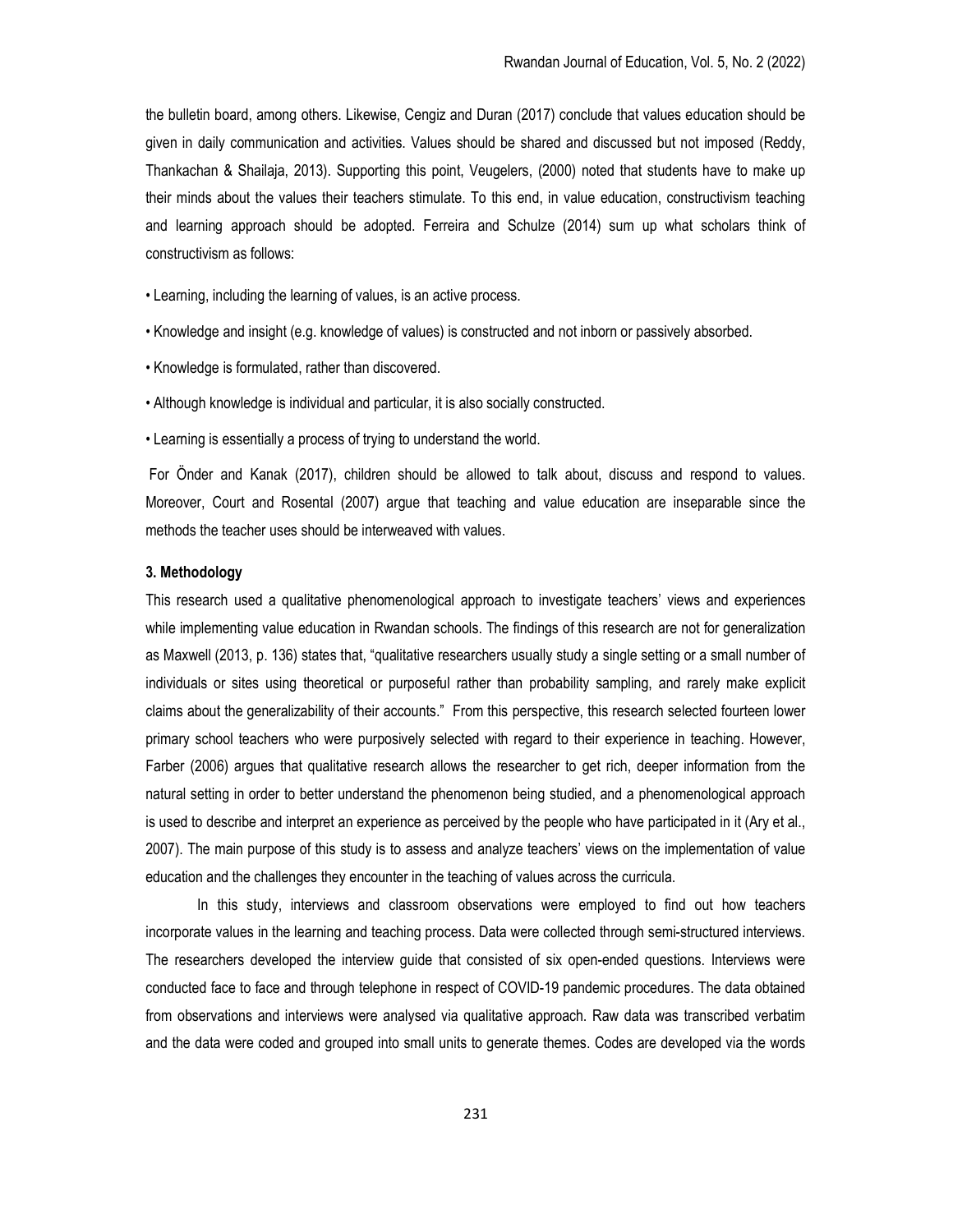used by participants or words used by the researcher (Creswell, 2012). Data analysis procedures generated results that are presented and discussed in the next section.

#### 4. Finding and discussions

During analysis of the findings, five themes emerged from the data: the problematic use of Kinyarwanda concept, 'ubukesha; teachers' understanding of value and value education; challenges in value teaching; strategies that teachers use to teach values; and teachers' views on the strategies to be used in teaching value.

### 4.1 Teachers' understanding of value (education), 'indangagaciro'

In spite of confusing the two concepts 'ubukesha' and 'values education', majority of interviewed teachers demonstrated clear understanding that, the teaching of values should be integrated in all the subjects as indicated in Rwanda competence based curriculum (CBC). Teacher 10 re-iterated that: "'Indangagaciro', Values, should integrated in every subject we teach. Even the lesson plan template provided by REB has an entry indicating that values should be taught."

When asked the meaning of the word *indangagaciro (value)*, Teacher 5 stated that: "values are like guidelines, rules people fix so that they can guide and govern themselves and their society." This understanding aligns with Sari (2013) who states that "values are the basic principles that influence human behaviours." Teacher 7 added that: "There are values which are common to all of us such as Rwandan values, Christian values, military values, etc." On this point, Gautam (2015) lists types of values such as "social values, cultural values, personal values, traditional values, modern values, moral values, religious values, etc.

Teacher 9 stated that, when iam teaching value in mathematical calculations such as multiplication, addition and subtraction, I advise pupils to be honest in calculation when they become businessmen. Then, I give them time to discuss honest and trust as values embedded in calculation lessons. I also advise them to calculate government taxes without lying. Teacher 6 too, went on to state that, 'mathematical fractions can be used to teach 'peace value. I usually tell pupils that when people are sharing should not quarrel, they should share peacefully; they should share equally." This coincides with Lyer (2013) who observes that today's world is aware of the importance and relevance of value-based education but teachers often feel contented with covering the curriculum and producing intellectuals rather than humans. Knowledge and skills alone cannot play this role.

Teacher 12 stated that "through values, pupils cement their good relationship. Besides knowledge and skills, pupils need values that would help them to know how to behave in everyday life, at home and in the society. Algani and Eshan (2019) state that, values play a vital role in the development and cohesion of society. Veugelers (2000) noted that the subject a teacher teaches and the personal characteristics of the teacher, as well as the culture of the school, also have an influence on the specific values teachers stimulate in their students. In the same view, Thornberg and Oğuz (2013) highlights that values education should also be expressed in the informal curriculum.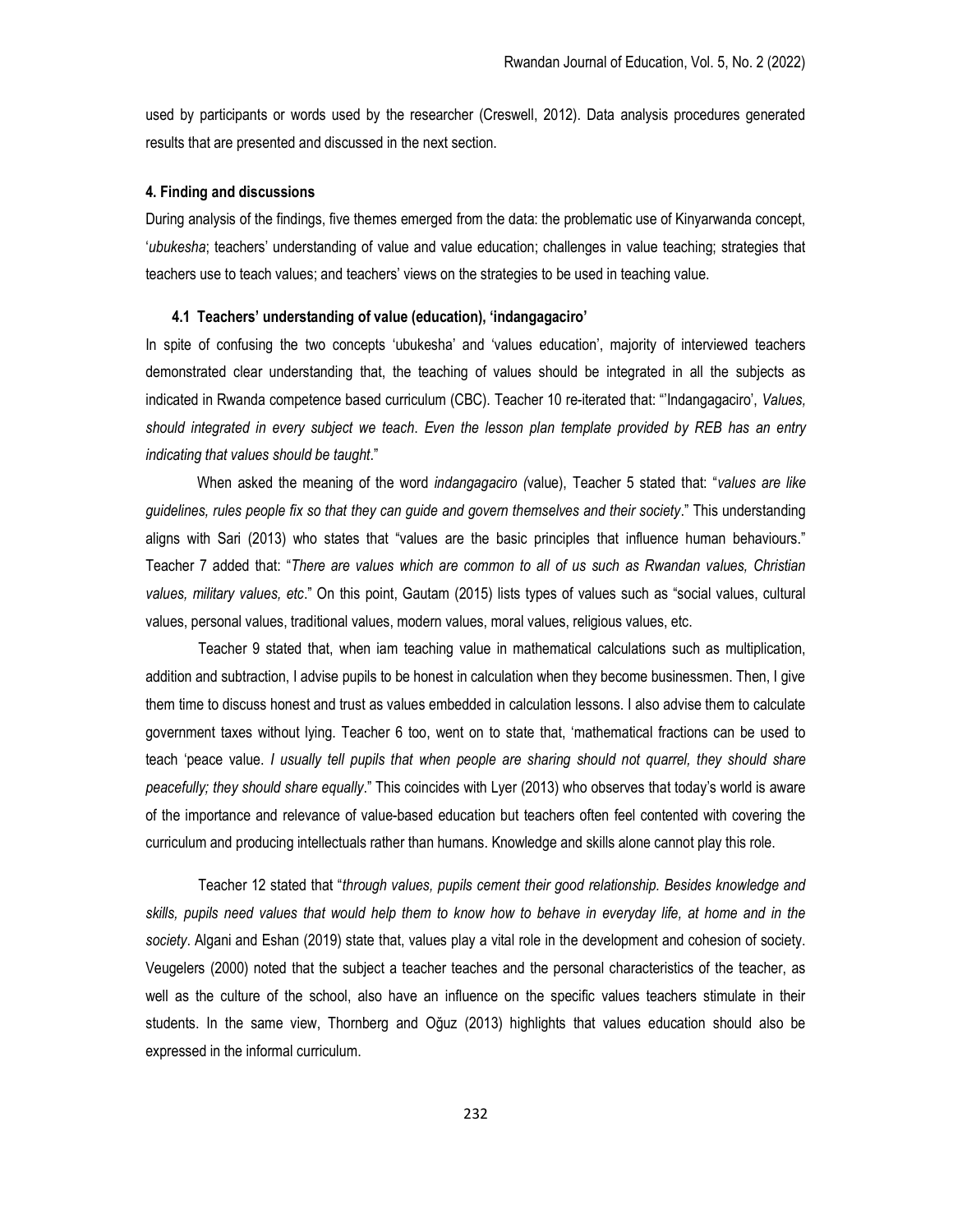### 4.2 Challenges in value teaching

During the interviews, teachers gave some challenges they encounter while implementing value education. Across the study, all participants reported that the Kinyarwanda concept 'ubukesha' is problematic in its usage. This concept 'ubukesha' was incorporated in the Rwanda Competency Based Curriculum (CBC) to convey the meaning of both attitude and value. Since this study was on value education, the term 'ubukesha' had to be respected and hence used during interviews to capture teachers' understanding of value education.

Informants especially teachers expressed various understanding and perception of the term' 'ubukesha'. Their understanding and perception of the term 'ubukesha' in short 'value' was quite different from the meaning is assigned to it in Rwandan curriculum guidelines. Teacher 1 stated that: "the word 'ubukesha' is difficult indeed. We are using it but, we, teachers, do not share a common understanding of it. Even the trainers who came to train us on CBC did not manage to give us the meaning of this concept, 'ubukesha".

The difficulty in perceiving the real meaning of the key term in curriculum is clear that the term 'ubukesha' has multiple interpretations not only among teachers but also among trainers. The fact is that, ubukesha is a very new word in Kinyarwanda lexicon; it was coined by curriculum developers in 2015. This dilemma makes teachers fail to give the real meaning of value education. When the same teacher (teacher 1) was asked to find its equivalent in English, she stated: "I think this concept 'ubukesha' can be translated as 'critical thinking". Teacher2 trying to describe it said: "'Ubukesha' is like putting in action the knowledge. For instance when I am teaching, writing 'ubukesha' means mastering writing. It means, 'ubukesha' is achieved when my students are able to master writing capital letters or small letters. So 'ubukesha' is when the child is able to put in action what he/she has learnt. Obviously Teacher 2 equates 'ubukesha' with skills. Likewise, teacher 3 said: "'ubukesha' means skills gained by the children, it is like what they do as a result of what they have learnt." Rwanda CBC is clear about 'ubukesha' and skills; both (ubukesha and skills) are key competencies, but not synonymous words which can be used interchangeably.

It was clear that, many teachers confuse the word 'ubukesha' with knowledge transfer. Teacher 3 said that: "'ubukesha' is about how pupils should use knowledge and skills at home or elsewhere'. Similarly, teacher stated that: "You know 'ubukesha' is an application of knowledge outside the class, in other contexts rather than the class." The same teacher 2 gave some examples: "for instance after teaching measurement, the child goes home. When s/he is at home, the child uses a rope to measure the length of a wall of their house, or the length of the cloth or even to measure his/her height. Meaning that all these activities he/she is doing at home measuring is what we call 'ubukesha'. The concept of 'ubukesha' is therefore, misconceived by many teachers to mean the application of the knowledge learned at school.

Other challenges in terms of 'time', 'language of instruction' and 'COVID-19', were identified. For instance, Teacher 6 stated: "The first challenge is time. We do not have time to teach values to integrate values in all the subjects we teach. The content itself is big and yet we have to finish it before national examinations. In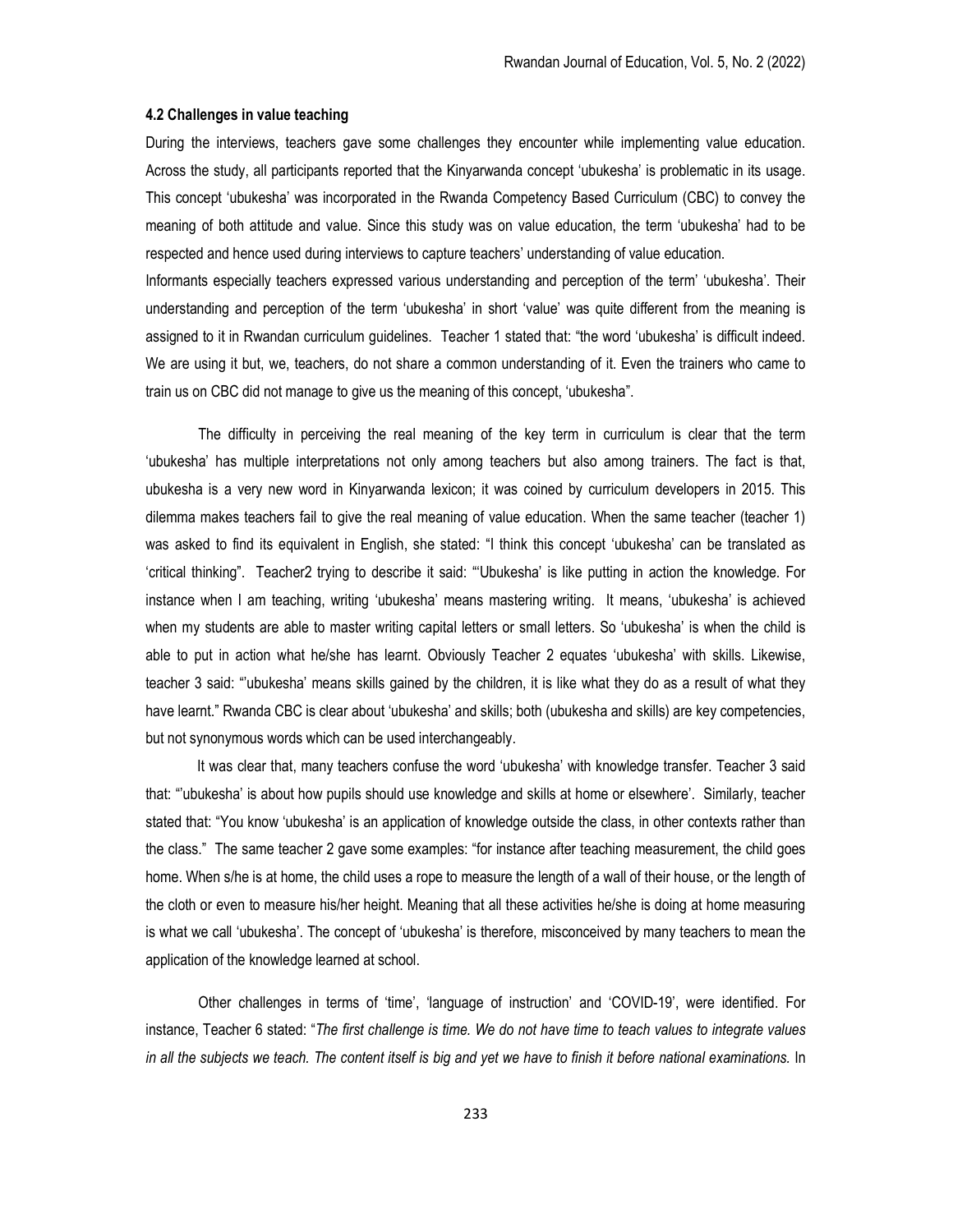the same view, Teacher 9 reported: "Because of insufficient time, when we are teaching values, instead of having much time for discussion of values. Indeed, we do not spend time on values".

English as a language of instruction is another challenge teachers mentioned. For instance, Teacher 7 acknowledged not being used to English terminologies about values. He said that "it is not easy for us to teach values in English. More so, pupils are not able to discuss these values in English."

It is worth noting that this language challenge arose after the ministry of education, contrary to multitude research findings, decided to change the language of instruction in lower primary school from mother tongue (Kinyarwanda) to English. Edward (2019) stresses that teaching learners in the language they don't understand well undermines the quality of education. Indeed values are better conveyed through mother tongue (Kinyarwanda) through which the Rwandan culture is transmitted. Furthermore, there is an acute lack of reference books which can help teachers improve the teaching of values.

### 4.3 Strategies teachers should use to teach values

Since 'ubukesha' is a very new word and has created some misconceptions of the 'concept Ubukesha' among teachers, it is better to abandon it and replace it with the word 'indangagaciro' which directly and simply means 'value' in Kinyarwanda language. That is why the researchers decided to use the Kinyarwanda term 'indangagaciro' in lieu of 'ubukesha' throughout the interviews with the participants. The concept of 'Indangagaciro' is used in various governments of Rwanda official documents to mean 'value'. For instance, in the recent Rwanda official gazette of 2.2.2021, in its article 4: specific objectives of education in its two versions (Kinyarwanda and English), it is written as follows: "kugira uruhare mu guteza imbere indangagaciro (Kinyarwanda version)" which is translated in English as "to contribute to the promotion of Rwandan values." In this study, findings show that many teachers rely on indoctrination as a value education strategy. Indoctrination as a teaching method is however criticised because it relies on content rather than on knowledge construction by the learners.

According to Chaitanya (2017) indoctrination forces pupils to specific desired values. It retards pupils' critical thinking and it is in conflict with constructivism theory of learning. This theory entails that children construct their knowledge, get time to discuss and sometimes question what they are learning contrary to pure memorization. Effective learning requires meaningful, open ended and challenging problems to solve. Hence, teachers are encouraged to use application of constructivism during the implementation of value education. There is a need to train Rwandan teachers in the teaching of values. Teacher 10 stated that: "To better teach values, we need training on value education". This aligns with Lyer (2013) who says that the teachers are trained and qualified to teach subjects such as mathematics but are rarely trained to teach values.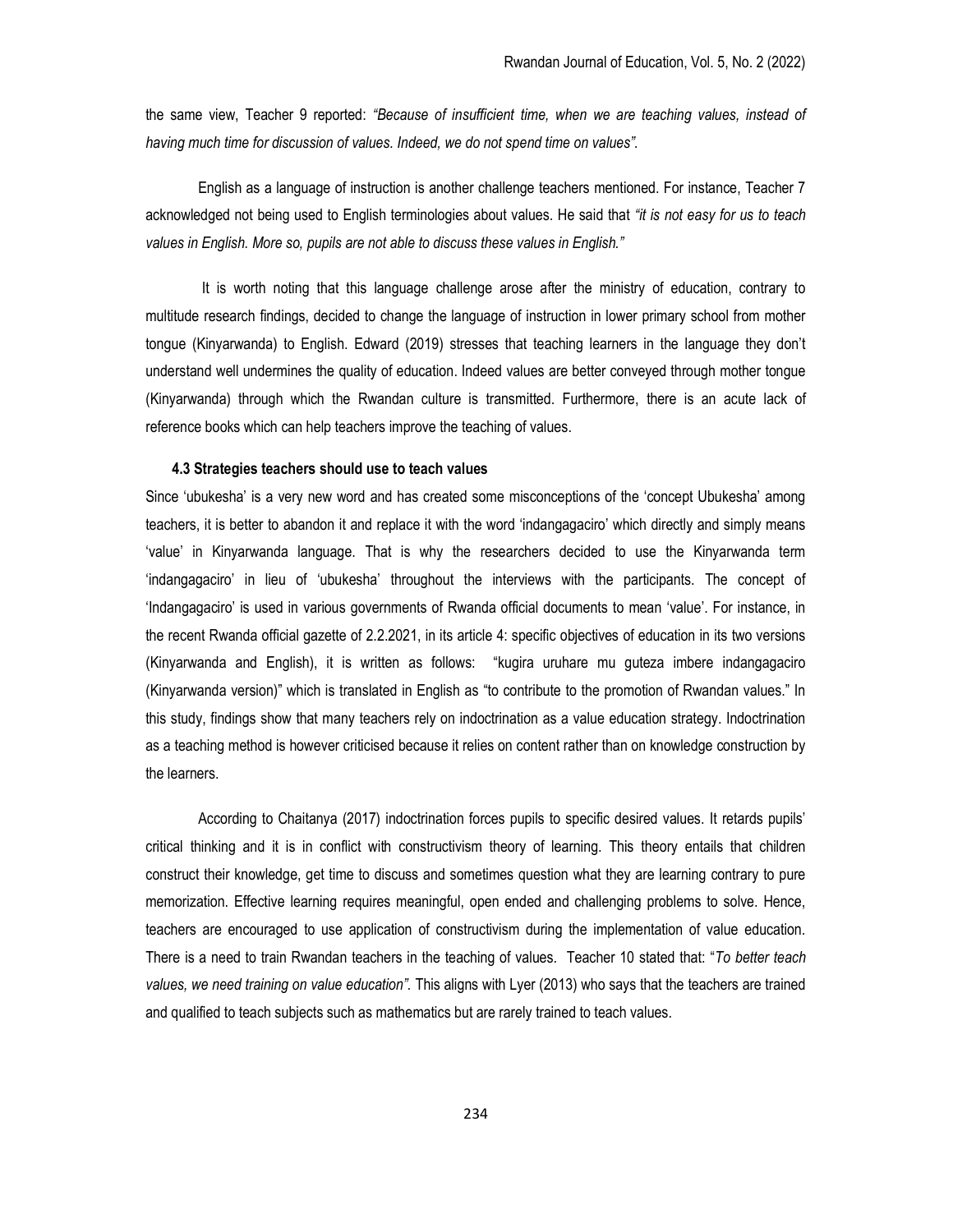# 5. Conclusion and recommendations

The rationale for value education resides in the fact that the mastery of knowledge and skills alone cannot make pupils fully competent. Thus, teaching a CBC curriculum ignoring value education cannot benefit the learner. Values step in to fill in the gap by forming and cementing entity with knowledge and skills. In this regard, the role of the teachers is crucial to helping the students learn various values.

The findings have revealed that teachers misuse the Kinyarwanda term 'ubukesha' used in CBC to mean value since confuse it with skills, knowledge transfer, character education. This misunderstanding hampers the implementation of value education. Based on the findings of this research, it is recommended that, teachers should be given training on the understanding and the teaching of values.

### References

Albarracin, D. & Chan, M. P. S (2018). Attitudes and Attitude Change: Social and Personality Considerations about Specific and General Patterns of Behaviour. Retreived from https://www.researchgate.net/publication/325114580 on January 5, 2021.

Algani, M.A.A. & Eshan, J. (2019). Teaching Values via the Problem-Solving Approach in Mathematics. IJLRET, 5(10): 1-11

Apple, M. W., & Beane, J. A. (1995). Democratic schools. Alexandria, VA: Association For Supervision and Curriculum Development.

Aroff, A. (2014). Values Education and the Malaysia Education Blueprint. JIRE 4 (1): 59-73.

Ary, D., Jacobs, L.C., Razavieh, A., & Sorenson, C. (2006). Introduction to research in education (7th ed.).

Belmont, CA: Thompson & Wadsworth.

Arweck, E. & Nesbitt, E. (2004). Values education: the development and classroom use of an educational programme. British Educational Research Journal, 30 (2): 245 – 261.

- Berkowitz, M. W. (1996). The 'Plus One' convention revisited and beyond. Paper presented at the Annual Meeting of the Association for Moral Education. Ottawa, Canada, November.
- Berkowitz, M. W. (1997). Integrating structure and content in moral education. Paper presented at the Annual Meeting of the American Educational Research Association, Chicago, IL, March.

Bogdan, R. C., & Biklen, S. K. (2005). Qualitative research in education: An introduction to theory and methods (5th ed.). Boston, MA: Allyn & Bacon.

Carr, D., & Steutel, J. (1999).Virtue ethics and moral education. London: Routledge.

Chaitanya M. (2017). Value based education and methods, strategies, approaches to impart it in education.

IJRCS 1(5): 6-10

Cengiz, S. & Duran, E. (2017). Analysis of Values on Preschool Period Children Story and Tale Books. Education and Science, 44(191): 205-233.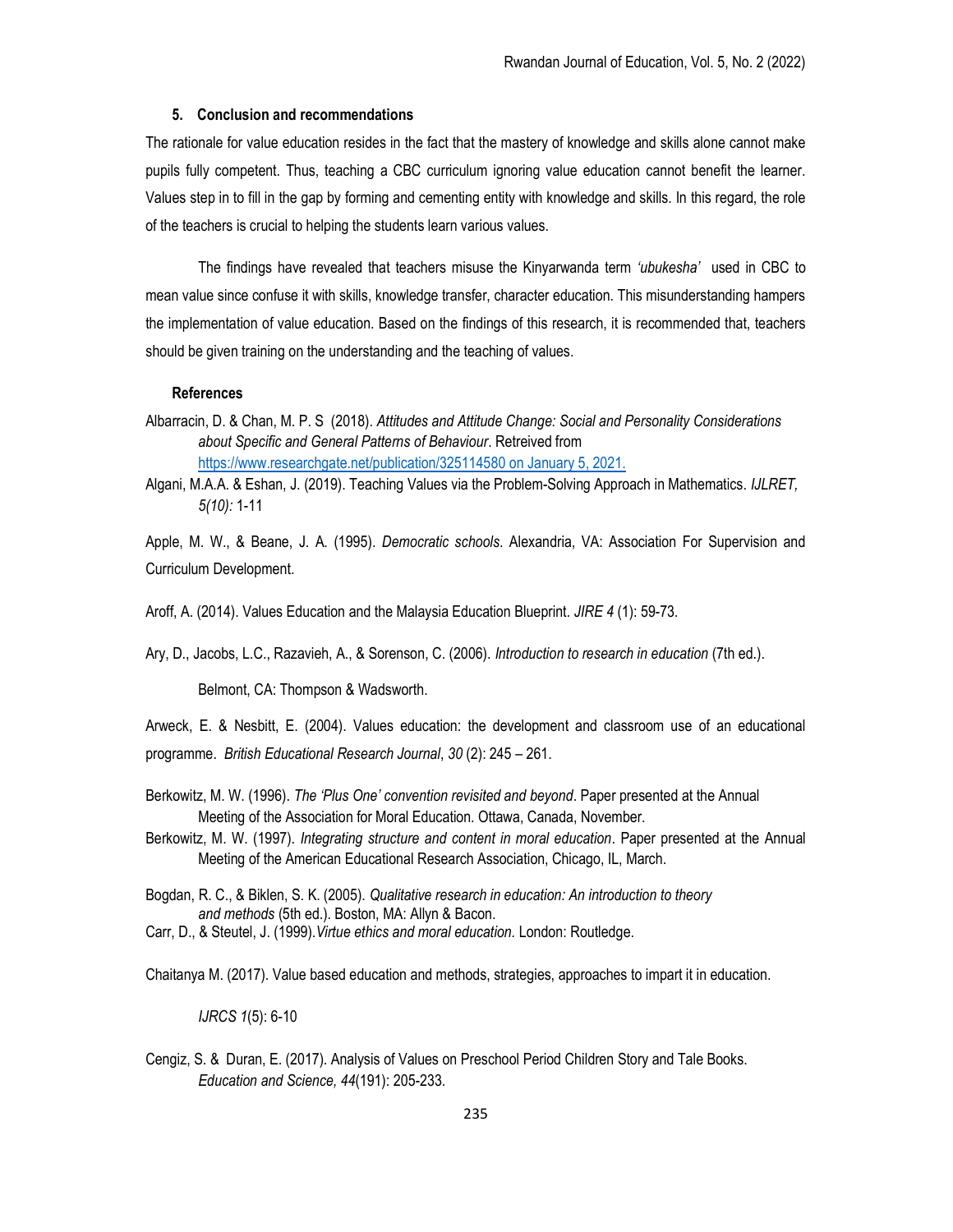Cohen, P. (1995). The content of their character: Educators find new ways to tackle values and morality. Available at

http://www.ascd.org/ publications/curriculum-update/spring1995/The-Content-of-Their-Character.aspx.

- Court, D. & Rosental, E. (2007). Values Embodied in Children's Literature used in Early Childhood Education in Israeli State Schools. Early Childhood Education Journal, 34(6): 407-4014.
- Creswell, J. W. (2012). Educational research: Planning, conducting, and evaluating quantitative and qualitative research (Fourth edition). New Jersey: Pearson Education, Inc.
- Dada, E.M. & Okunade, H.F (2014).Classroom undesirable behaviours and strategies used for controlling them among Primary school teachers. Kuwait Chapter of Arabian Journal of Business and Management Review, 3(9): 51-57.
- Delors, J. et al. (1996). Learning: The Treasure Within. Paris: UNESCO.
- Doyle, D. P. (1997). Education and character a conservative view. Phi Delta Kappan, 78 (6): 440 443.
- Duban, N. & Aydoğdu B. (2016). Values Education from Perspectives of Classroom Teachers. European Journal of Social Science Education and Research, 3(3): 80-88
- Edwars, S. (2019). Rwanda's education U-turn sparks debate on mother tongue instruction. Accessed from www.devex.com on December 10, 2019.
- Farber, N. (2006). Conducting qualitative research: A practical guide. Professional

School Counseling, 9(5): 367-375.

- Ferreira, C. & Schulze, S. (2014). Teachers' experience of the implementation of values in education in schools: "Mind the gap". South African Journal of Education 34(1): 1-13.
- Gautam, M. (2015). Values Clarification: A Strategy for Nurturing Values. IJEPD, 3(2): 35-38.
- Halstead, J., M. & Taylor, M. J. (2000). Learning and teaching about values: a review of recent research. Cambridge Journal of Education, 30(2): 169–202.
- Hill, B. V. (2004). Values education in schools: Issues and challenges. Paper presented at the National Values Education Forum, Melbourne.
- Lyer R.B. (2013). Value-Based Education: Professional Development vital towards effective integration. IOSR Journal of Research & Method in Education, 1 (1): 17-20.
- Kaf, Ö. (2000).The Effects of Creative Drama Method in Gaining Some Social Abilities in Social Studies Course. C.Ü. J. Institute Soc. Sci., 6(6):173-184.
- Kasapoğlu, H. (2015). Students' opinions about the effect of value-themed short stories used in education. ERR 10(13): 1781-1788.
- Kopp, B., Mandl, H. & Wallner, K. (2017). Impulses and Dilemma Stories for Values Education in STEM Context in Elementary Schools. JMER 7(2): 91-105.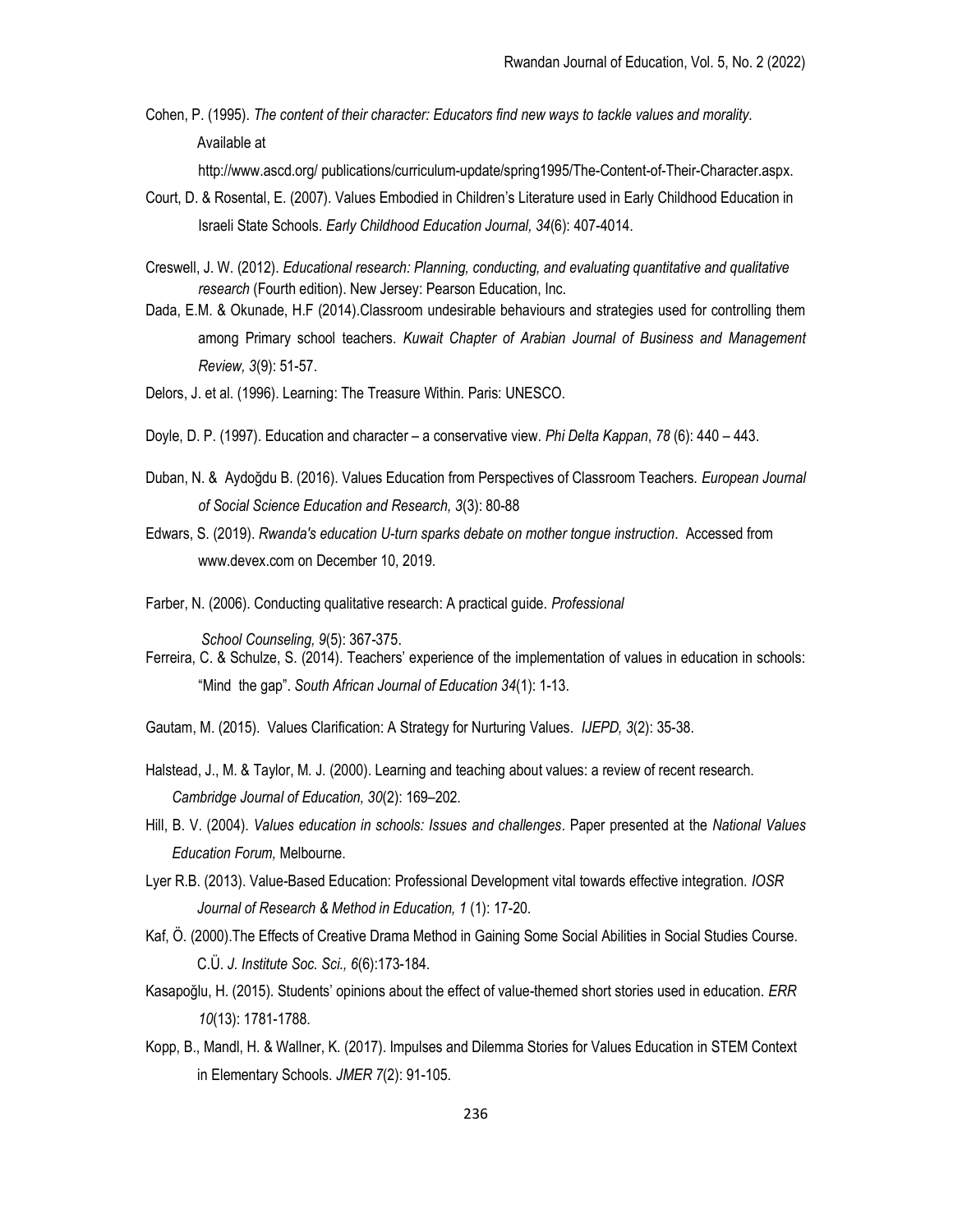Kumar, K. (2017). Need and importance of value education for a happy life. IJARD, 2(4): 588-592.

- Lickona, T. (1991). Educating for character; how our schools can teach respect and responsibility. New York: Bantam Books.
- Lickona, T. (1992). Character development in schools and beyond (2nd ed.). New York: Council for Research in Values and Philosophy.
- Lyer R.B. (2013). Value-Based Education: Professional Development vital towards effective integration. IOSR Journal of Research & Method in Education, 1 (1): 17-20.
- Maxwell, J. (2013). Qualitative research design: An interactive approach (3<sup>rd</sup> ed.). Thousand Oaks, CA: Sage.
- Naidoo, M. (2013). Engaging Difference in Values Education in South African Schools. Alternation Special Edition 10 (2013): 54 – 75.
- Nzahabwanayo, S. (2016). Citizenship and values education in post-genocide Rwanda: An analysis of the Itorero training scheme for high school leavers. Unpublished Doctoral dissertation. Johannesburg: University of the Witwatersrand.
- Nzahabwanayo, S. (2018). Identification and Critique of the Values Education Notion Informing the Itorero Training Program for Higher School Leavers in Post-genocide Rwanda, Interchange, 49(4): 111-132.
- Nzahabwanayo S. (2018). What works in citizenship and values education: attitudes of trainers towards the Itorero training program in post-genocide Rwanda. Rwanda Journal of Education, 4 (2): 71-84.

Office of the Prime Minister (2021). Official Gazette n° Special of 18 February 2021. Kigali.

- Ogundeji A. (2007). Education and Knowledge Transfer: A Priority for the Future. International Food and Agribusiness Management Review. 10 (4): 129-136.
- Önder, M. &Kanak, M. (2017). Teaching Values with Stories and Tales in the Preschool Period. JEP, 8 (30): 142-

149.

- Oser, F. K. (1996). Attitudes and values, acquiring, in: E. de Corte & F. E. Weinert (Eds.). International Encyclopedia of Developmental and Instructional Psychology (pp. 489–491) (Oxford: Pergamon).
- Plunkett, D. (1990). Secular and spiritual values –grounds for hope in education. London: Routledge.

REB/MINEDUC (2015). Competence Based Curriculum. Kigali: REB.

- REB/Aegis Trust (2018). Integrating concepts of peace & values education into Rwandan classrooms: model lesson plan. Kigali: REB.
- Reddy, G.L., Thankachan, T. C. & Shailaja M. (2013). Value analysis a holistic approach to value education for developing a culture of peace and values among students. EDN, 2(1): 71-80.
- Sari M. (2013). The Importance of Teaching Moral Values to the Students. Journal of English and Education, 1(1): 154-162.
- Schuitema, J. A., ten Dam, G. T. M., & Veugelers, W. M. M. H. (2003). Teaching strategies for moral education: